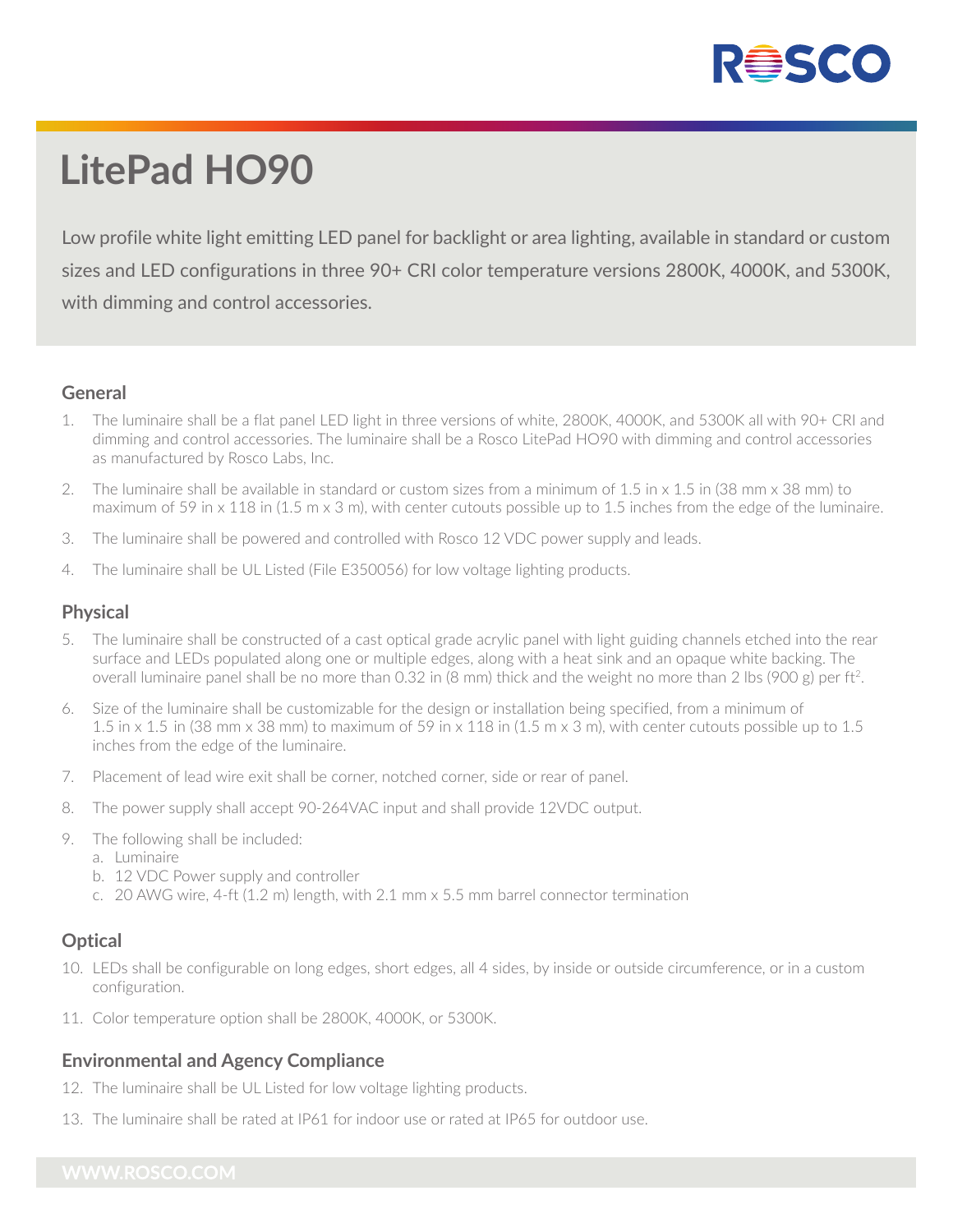

# **LitePad HO90**

### **Thermal**

14. Luminaire shall operate in an ambient temperature range of -22° F min to 104° F max (-30° C min to 40° C max)

#### **Electrical**

- 15. The luminaire shall be equipped with an external 12 VDC power supply. Dimming controls compatible with 12VDC power supplies shall be offered for customizable installations.
- 16. Lead cable from power supply to luminaire and between luminaires shall be 20 AWG wire with 2.1 mm x 5.5 mm barrel connector.
- 17. Luminaire shall consume 5w per linear ft of LED.
- 18. The luminaires shall be wired together in parallel.

#### **LED Emitters**

- 19. The luminaire shall use .25 watt surface mount diodes of 90+ CRI.
- 20. The color temperature shall be 2800K, 4000K, or 5300K.

#### **Control and Dimming**

21. The luminaire shall be dimmed by 0-10V, DMX or DALI dimming devices compatible with ELV power supplies.

#### **Specification Ordering Example**

Below is the specification ordering form as it appears on the data sheet available from the Resource Center at: **http://www.rosco.com/resource-center**



**HO90 – 5300K – 12 in x 12 in – A4** specifies a 12 in square LitePad with a color temperature of 5300K and LEDs on all sides. **HO90 – 2800K – 200 mm – DIA inside** specifies a 200 mm round LitePad with a color temperature of 2800K and LEDs on the inside circumference.

When ordering custom shapes (**CS**) or custom illuminations (**CI**), be sure to include a drawing and verbal description of the desired shape and distribution.

#### **If there are questions, contact: customlitepad@rosco.com**